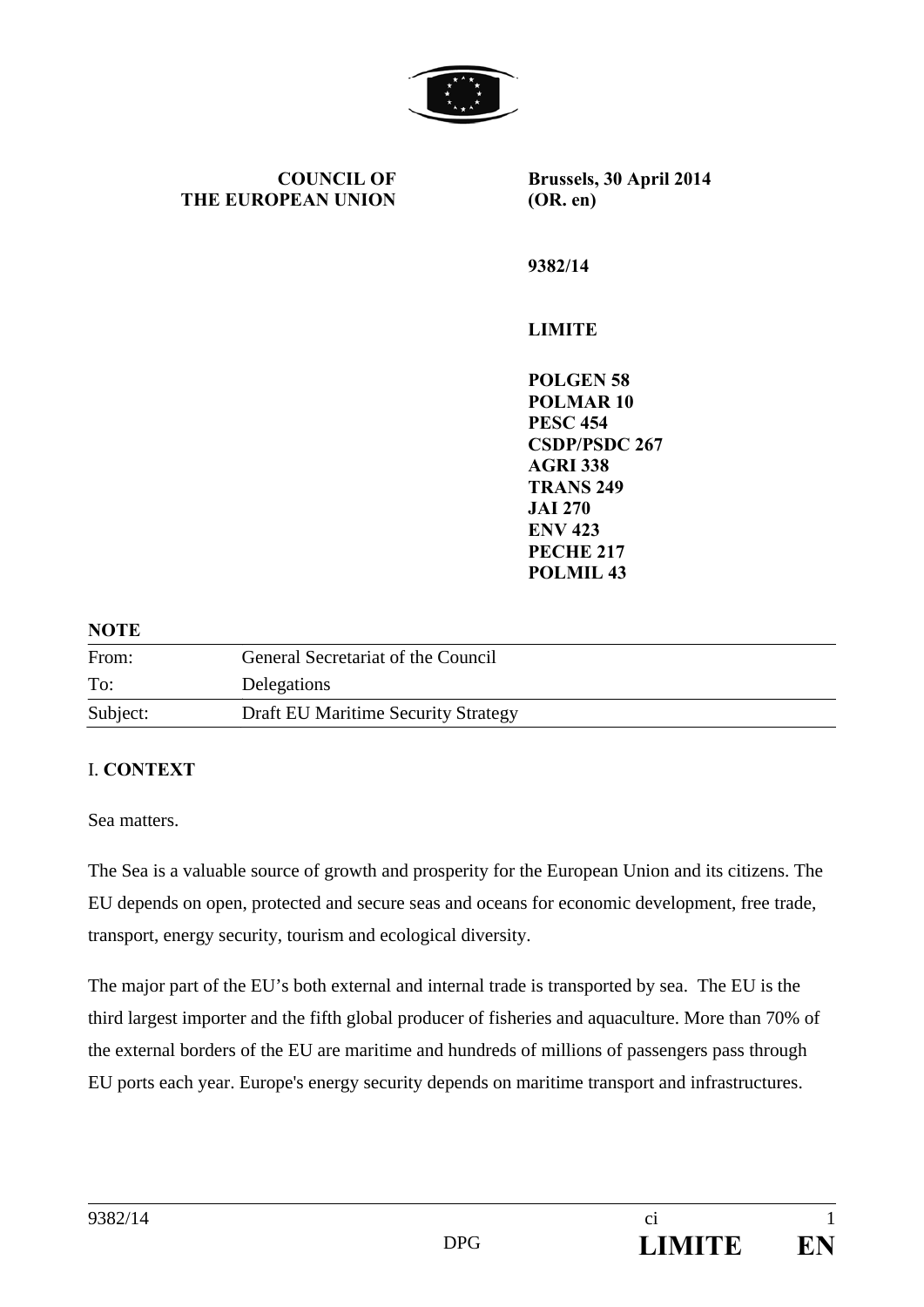The important increase of the EU Member States' fleets and the adequate port infrastructures (e.g. LNG facilities) contributes to a well-functioning energy market and security of supply and hence the well-being of European citizens and the European economy as a whole.

The EU and its Member States have, thus, strategic interests, across the global maritime domain, in identifying and addressing security problems linked to the sea and sea borders management. European citizens expect effective and cost-efficient responses to the protection of the maritime domain, including borders, ports and off-shore installations, in order to secure sea borne trade, address potential threats from unlawful and illicit activities at sea as well as make optimal use of the sea's potential for growth and jobs, whilst safeguarding the marine environment.

The European Union Maritime Security Strategy (EUMSS) constitutes the link between the Integrated Maritime Policy (IMP) and the European Security Strategy (ESS) as it covers the internal and external aspects of the Union's maritime security.

In 2012, the Limassol Declaration underlined the "importance of improved maritime governance including increased cooperation", as well as the significance of a dynamic marine and maritime agenda for growth and jobs, which can be created through the blue economy. In December 2013, the European Council stressed that safeguarding the EU's strategic maritime security interests against a broad range of risks and threats is of prime importance. In March 2014 the European Commission and the High Representative adopted a Joint Communication "For an open and secure global maritime domain: elements for a European Union maritime security strategy" which initiated the process leading to the adoption of this Strategy by the Council.

#### II. **PURPOSE AND SCOPE**

A shared unity of purpose and effort by all involved is necessary to achieve coherence between sector-specific and national policies and to enable civil and military authorities to react effectively together. The EU is under pressure to do more, to act quicker and with fewer resources, by strengthening cooperation between different sectors and national authorities.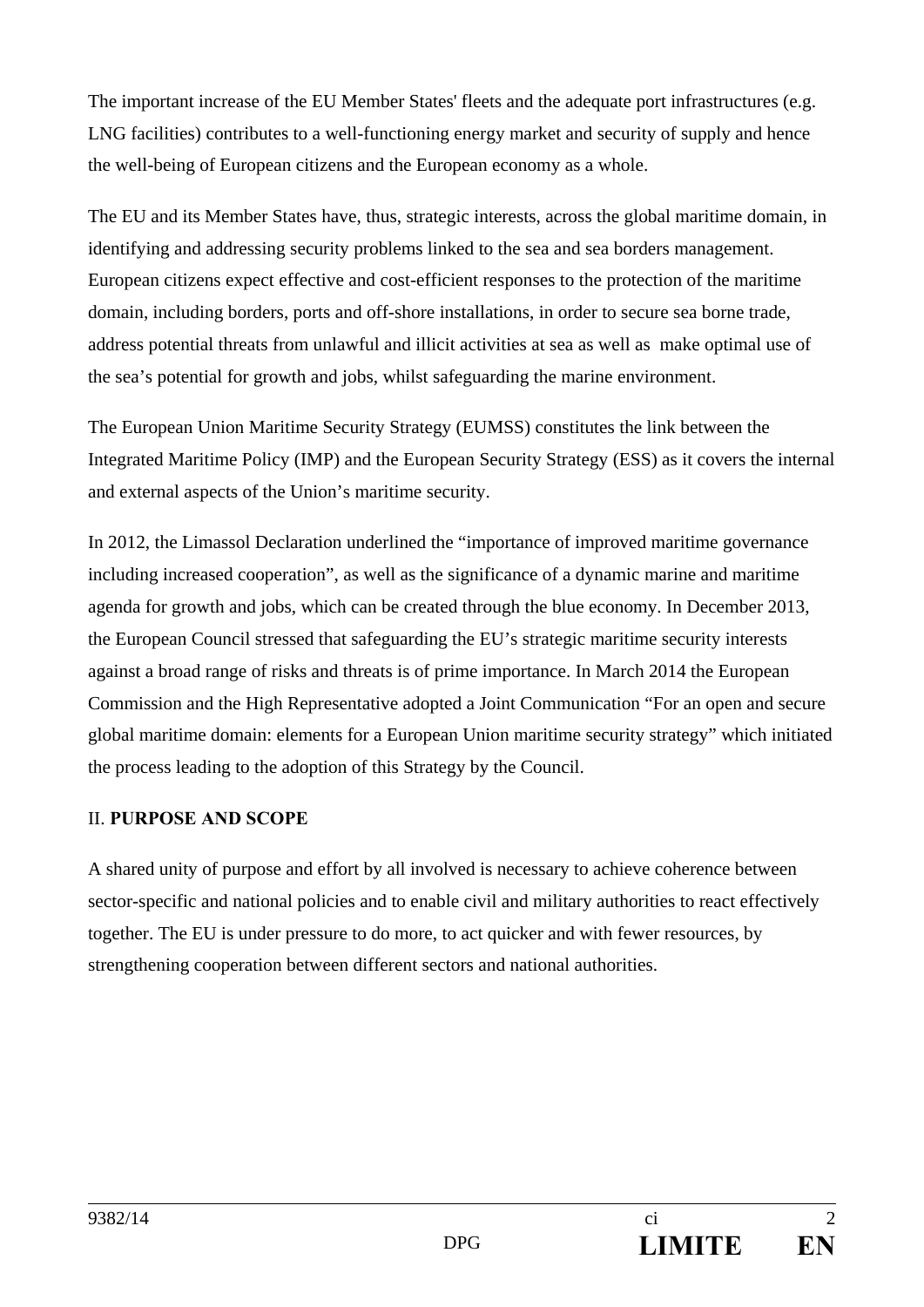Based on the EU's founding principles of human rights, freedom and democracy, the purpose of this Strategy is to secure the maritime interests of the EU and its Member States against a plethora of maritime risks and threats in the global domain in a cross-sectoral, coherent and cost-efficient way, in conformity with existing treaties, national and EU legislation and international law, in particular the United Nations Convention on the Law of the Sea (UNCLOS) and other relevant conventions and instruments.

Maritime security is understood as a state of affairs of the maritime domain, in which international law and national law is enforced, freedom of navigation is guaranteed and citizens, infrastructure and resources are protected.

This Strategy provides the political and strategic framework so as to address effectively and comprehensively maritime security challenges through the employment of all relevant instruments at EU and national levels, to intensify cross-border, civil-civil and civil-military cooperation, and to make full use of the growth potential in the maritime domain, in line with the principle of subsidiarity and based on existing legislation. It also aims to foster mutual support between Member States and to allow for joint contingency planning, risk management, conflict prevention and crisis response and management. It will be implemented through the set up and adoption of action plans.

# III. **OBJECTIVES AND PRINCIPLES**

With a view to facilitating a cross-sectoral, coherent and cost-efficient approach to maritime security, this Strategy aims to:

- bring together both internal and external aspects of the Union's maritime security and promote a broad approach in dealing with maritime security challenges and maritime interests;
- promote rules-based good governance at sea, in waters under the sovereignty and jurisdiction of EU Member States and on the high seas;
- build upon existing policies, structures and instruments and make best use of existing capabilities at national and European level;
- not create new structures, legislation or funds nor administrative burden and unnecessary processes;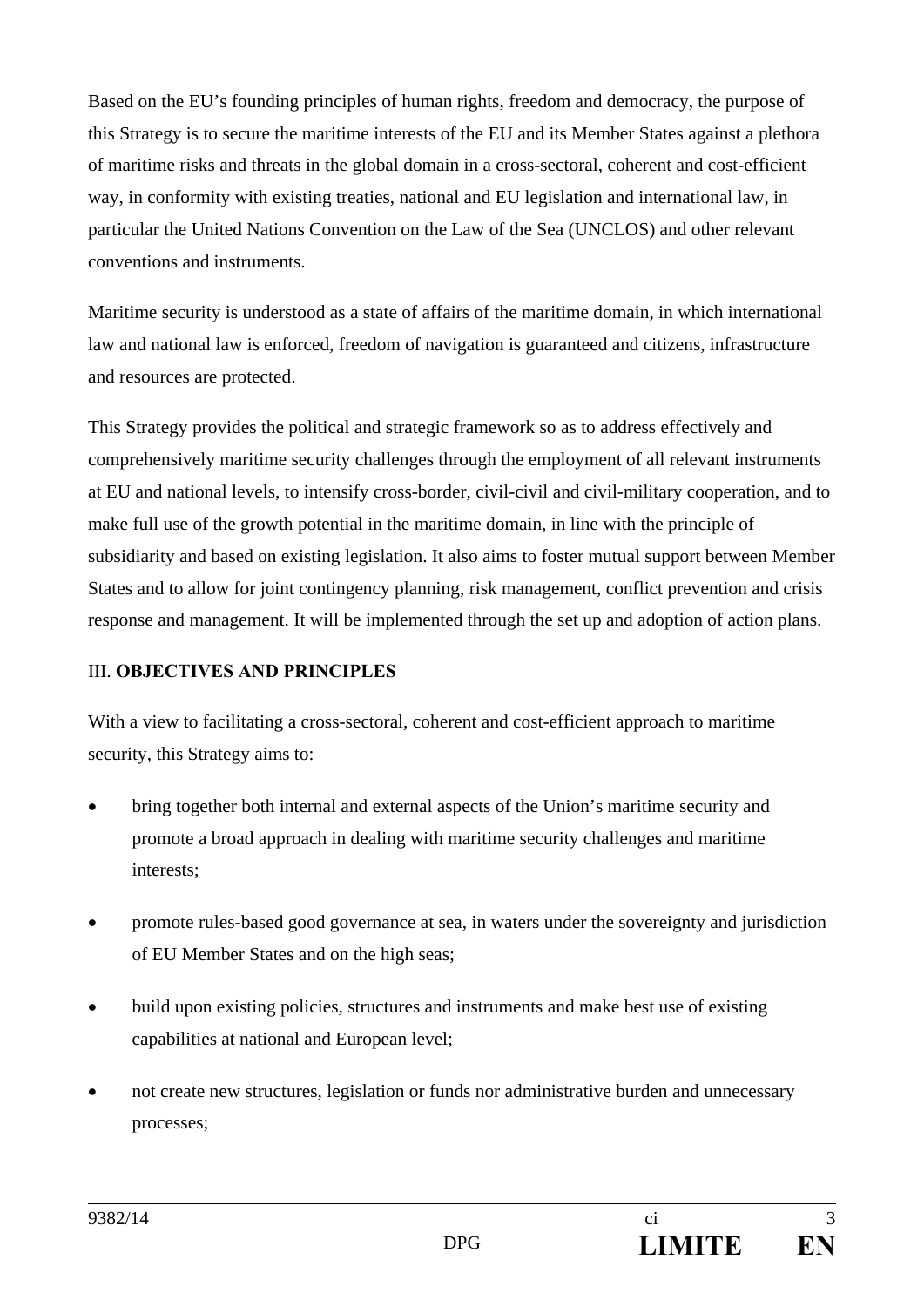- promote the international level playing field and competitiveness of EU Member States;
- enhance the growth and jobs potential of the seas as set out in the EU's growth strategy Europe 2020 and the 2012 Compact for Growth and Jobs;
- ensure the safe use of the sea and secure Europe's maritime borders;
- promote coordination and the development of further synergies with and amongst Member States, and cooperation with regional and international partners;
- enhance solidarity among Member States and foster mutual support when dealing with maritime security challenges;
- promote enhanced sharing of information, operational concepts, modus operandi and experience, based on the need to share rather than the need to know;
- enhance the role of the EU as a global actor and as security provider, taking on its responsibilities in crisis prevention, response and management.

In order to achieve these strategic objectives, the Strategy is based on the following guiding principles:

- Cross-sectoral approach: all partners from civilian and military authorities (law enforcement, border control, customs and fisheries inspection, environmental authorities, shipping supervision, research and innovation, navies) to industry (shipping, private security, communication technology, capability support, social partners) need to cooperate better;
- Functional integrity: there should be no change of mandate, responsibilities or competencies for each actor and action should be driven according to the supported/supporting relationship. The interests and competences of EU Member States need to be fully taken into account;
- Respect for rules and principles: As a community of values, respect for international law, human rights and democracy and full compliance with UNCLOS and the values enshrined therein are the cornerstone of this Strategy as the key principles for rules-based good governance at sea;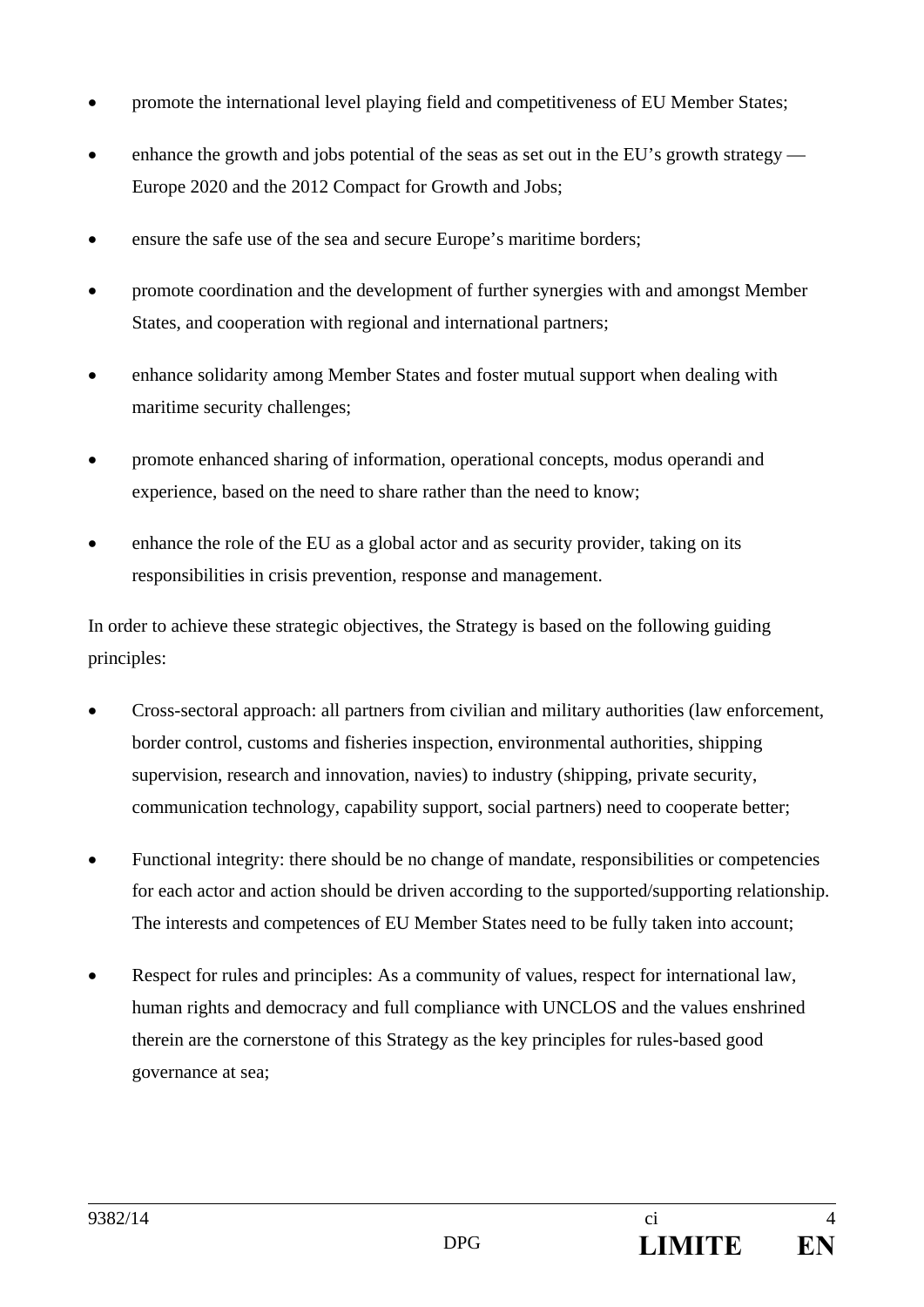Maritime Multilateralism: when dealing with complex issues requiring international response, EU cooperation with all relevant international partners and coordination with existing international and regional fora in the maritime domain are essential.

# IV. **MARITIME SECURITY INTERESTS**

The key strategic maritime security interests of the EU and its Member States are:

- The preservation of peace in line with the Charter of the United Nations, the peaceful settlement of maritime disputes on the basis of international law, the prevention of conflicts and the strengthening of international security, including through EU engagement with international partners. This promotes international maritime cooperation and the rule of law and facilitates maritime trade and sustainable growth and development;
- The protection of the EU against maritime security threats, including the protection of critical maritime infrastructure, such as ports and terminals, off-shore installations, underwater pipelines, telecommunications cables, as well as the promotion of scientific research and innovation projects;
- The preservation of freedom of navigation, the protection of the global EU supply chain and of maritime trade, the right of innocent passage of ships and the safety and security of their crew and passengers;
- The protection of the EU and its Member States' economic interests, including the safeguarding of maritime energy resources, the sustainable exploitation of natural and marine resources in the different maritime zones and the high seas, the control of illegal, unregulated and unreported (IUU) fishing and the delimitation of maritime zones, such as the exclusive economic zone, which presents a potential for growth and jobs;
- The promotion and development of common understanding among EU Member States of the maritime situational awareness;
- The effective management of the Union's maritime external borders to prevent and counter cross-border illegal activities;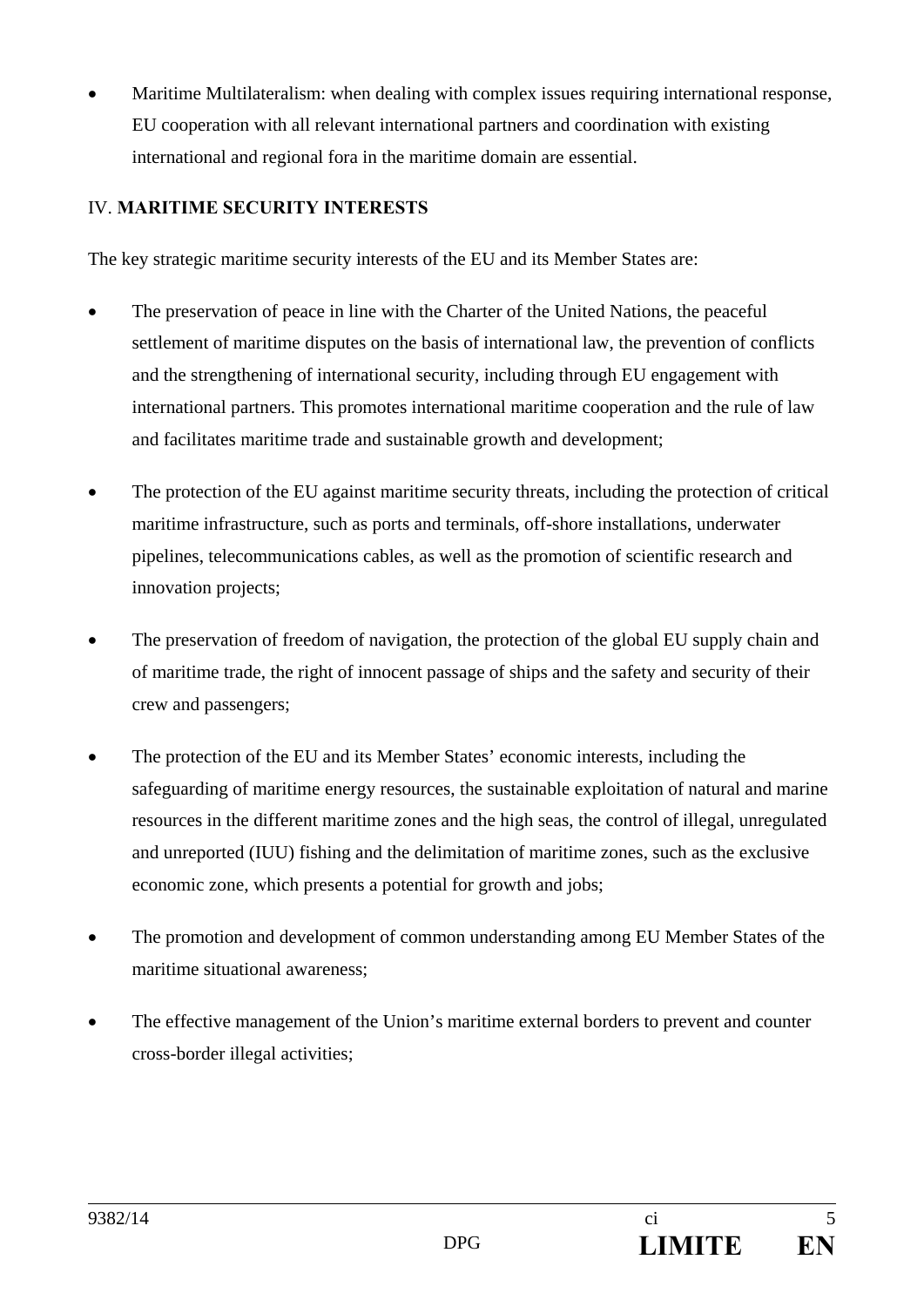The protection of the environment and the management of the impact of climate change in maritime areas and coastal regions, as well as the conservation and sustainable use of biodiversity.

### V. **MARITIME SECURITY RISKS AND THREATS**

Maritime security risks and threats are multifaceted, pose a risk to European citizens and are detrimental to the EU's and its Member States' strategic interests. The following threats have been identified:

- Threat or use of force to Member States' rights and jurisdiction over maritime zones;
- Cross-border and organized crime, including maritime piracy and armed robbery at sea, human trafficking and smuggling of persons, organised illegal migration, trafficking of arms and narcotics, smuggling of goods, contraband and IUU fishing;
- Terrorism at sea and ports and other intentional unlawful acts against ships, cargo, crew and passengers, ports and port facilities and critical maritime and energy infrastructure, including cyber-attacks on information systems;
- The proliferation of weapons of mass destruction, including CBRN threats;
- Threats to the freedom of navigation, such as the obstruction of sea lines of communication used for all transport that might disrupt the flow of traffic through them;
- Environmental risks including unsustainable and unauthorized exploitation of natural and marine resources, threats to biodiversity, environmental degradation due to illegal discharges or accidental maritime pollution, chemical, biological and nuclear pollution;
- Potential impact of natural disasters, extreme events and climate change on the maritime transport system and in particular on the maritime infrastructure;
- Illegal and unregulated archaeological research and pillage of archaeological objects.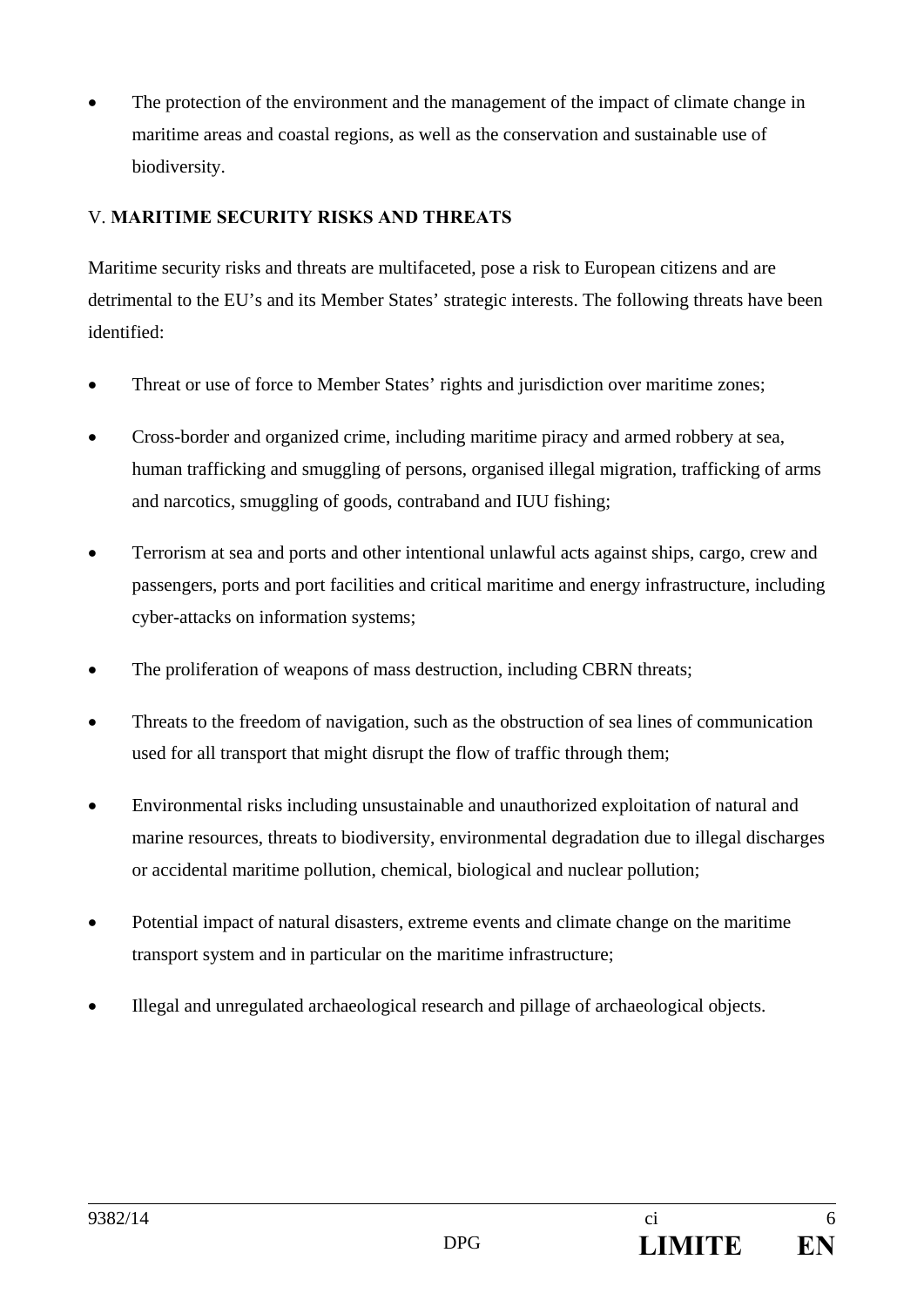### VI. **STRENGTHENING THE EU RESPONSE**

Building on agreed objectives and principles and taking into account existing achievements, the following five main areas of implementation to strengthen the EU response have been identified.

#### a. **External action**

The Union's ability to actively contribute to strengthening security of the maritime domain, by preventing and responding to maritime risks and threats and by stabilisation should be emphasized, using all EU instruments, including CSDP. The Strategy stresses the importance of enabling the EU to assume increased responsibilities as a global security provider, at the international level and in particular in its neighbourhood, thereby also enhancing its own security and its role as a strategic global actor. The Strategy capitalizes on the best practices of internal and external policies related to maritime security aspects in order to promote better maritime governance.

The strength of the EU lies in the range of instruments at its disposal, including political dialogue with international, regional and bilateral partners, engagement in multilateral fora, development cooperation, support for regional maritime capacity building and civilian and military CSDP actions. The Union's capacity to cooperate with international partners has a direct impact on its ability to safeguard its interests.

Several factors such as illegal activities of non-state actors, transnational crime, international terrorism or piracy, exploit the weaknesses of a fragmented local, regional and global maritime governance system. Using the EU instruments within the comprehensive approach during the different phases of the conflict cycle enables the EU to effectively address maritime security threats. In this respect, lessons learned from the success of the EU NAVFOR operation ATALANTA in deterring piracy off the coast of Somalia and addressing its root causes, can prove particularly valuable, including the coordinating role of the EU Operations Centre.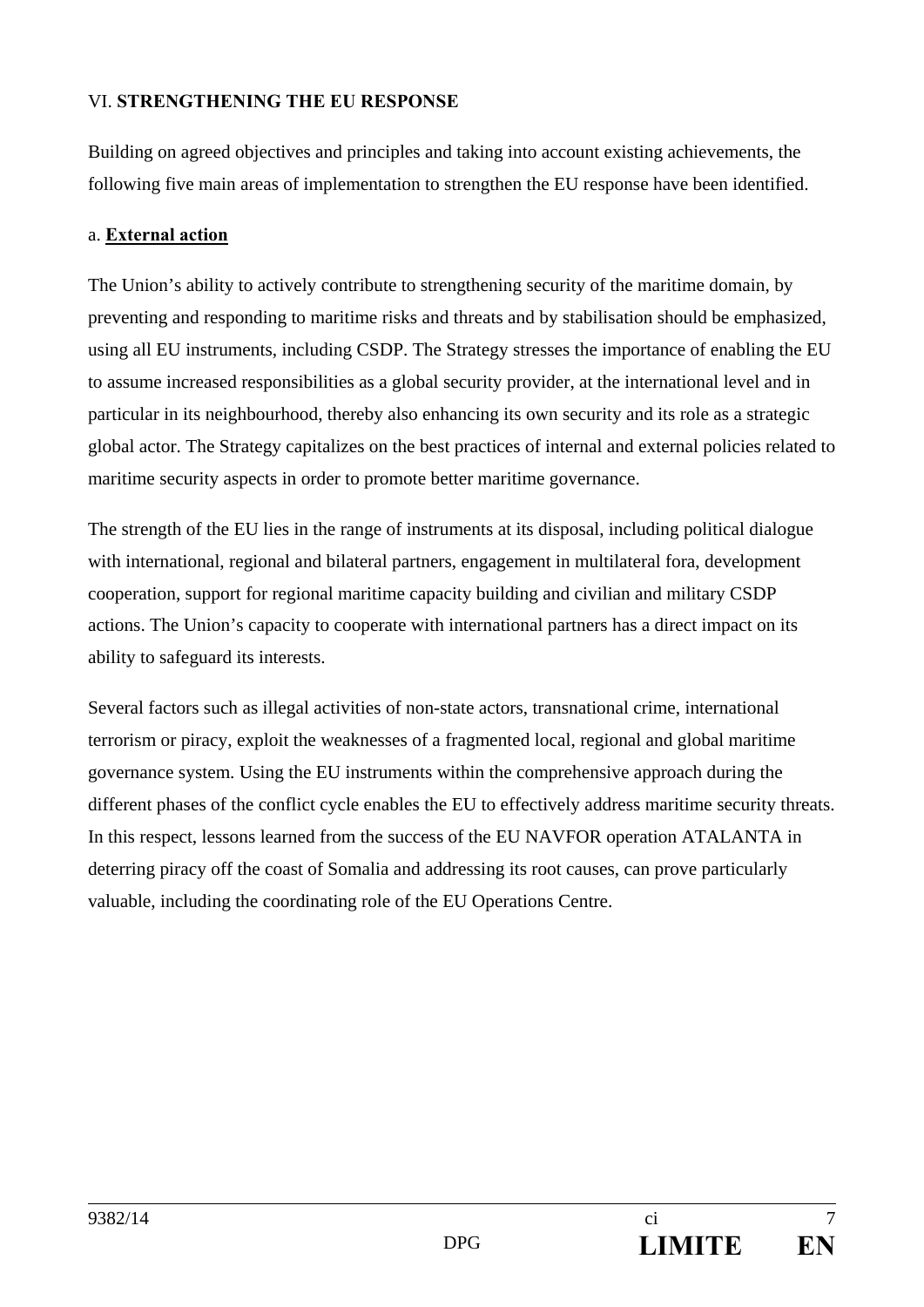Member States are organised differently in safeguarding national and the EU's strategic maritime security interests and the protection against maritime risks and threats. Some of these tasks fall under civilian surveillance and law enforcement Authorities such as the Coast Guards, whereas in others the Navies perform this role. EU Member States' Maritime Forces provide global reach, flexibility and access that enable the EU and its Member States to contribute to the full spectrum of maritime responsibilities. Their sustained presence supports freedom of navigation and contributes to good governance by deterring, preventing and countering unlawful and illicit activities within the global maritime domain. A key factor is, in this regard, the respect of the relevant international law, including the principle of exclusive jurisdiction of the flag state on the high seas, as well as the functional immunity of the personnel performing official duties at sea. Successful naval/coastguard cooperation at sea often has a positive spill-over in other policy areas.

The EU shall act autonomously and with international partners. While respecting the institutional framework and the decision-making autonomy of the EU, special attention shall be given to the development of partnerships with international organizations. The Union's capacity to cooperate with the UN (in particular IMO), NATO, as well as regional partners like the African Union or ASEAN has a direct impact on its ability to safeguard its interests. In this context, EU and NATO engagement in the maritime domain shall remain complementary

The objective is to promote better rules-based maritime governance and make effective use of the EU instruments at hand. In order to achieve this objectives, actions need to focus on:

- Working towards a coordinated approach on maritime security issues in international fora;
- Enhancing the visibility of the EU in the global maritime domain;
- Strengthening and asserting civil-civil and civil-military cooperation while respecting Member States' internal organisation and national policies;
- Reinforcing the preparation for future maritime contingencies and mainstreaming maritime security into the Common Foreign and Security Policy (CFSP) agenda, in close cooperation with all relevant EU actors, in line with the EU's comprehensive approach;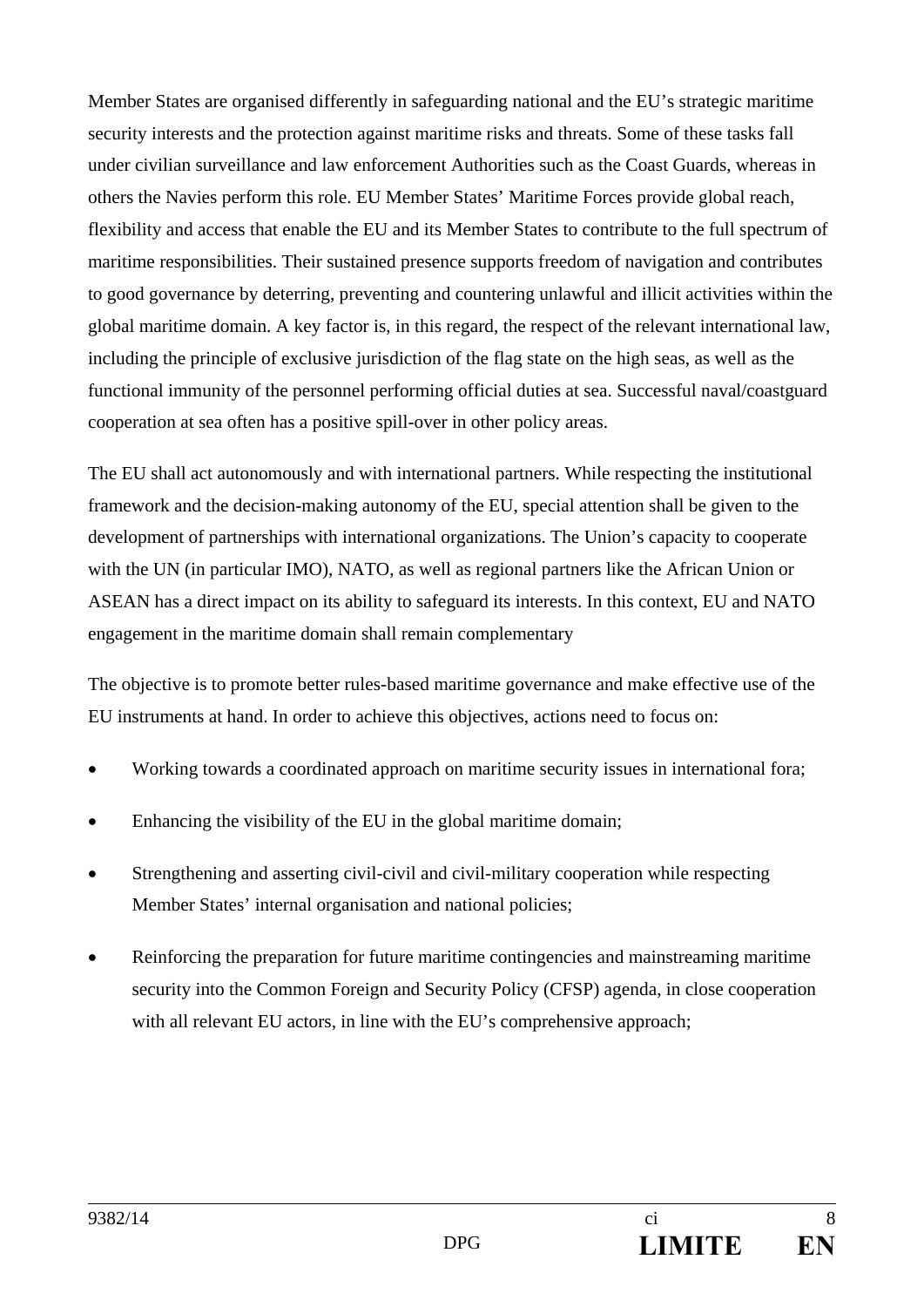The conduct of maritime security capacity building activities with third countries, in order to enable and enhance their capacities in the fields of 1) maritime governance and rule of law, including criminal justice and maritime law enforcement; 2) port and maritime transport security to international agreed standards; 3) capabilities to manage their own borders; and 4) to combat IUU fishing. Thereby existing export control regulations shall be dully respected.

#### **Regional aspects**

Some maritime zones or areas within the global maritime domain are, because of their strategic value or potential for crisis or instability, of particular importance to the EU and its Member States.

This Strategy takes a particular regard of each of the European sea basins namely the Mediterranean, the Baltic Sea, the Black Sea, the North Sea, as well as the Arctic waters, the Atlantic ocean and the outermost regions. The global network of shipping lanes to and from Asia, Africa and the Americas as well as the Arctic is of critical importance.

The Union should seek to strengthen and support EU regional responses to maritime security. The principles enshrined and the objectives identified in this Strategy should be embedded in the implementation of both existing and future regional Strategies, such as the ones on the Horn of Africa and the Gulf of Guinea, adopted by the EU.

#### b. **Maritime awareness, surveillance and information sharing**

Access to timely and accurate information and intelligence is crucial for the establishment of a common maritime awareness 'picture' which in turns leads to better operations and a more efficient use of scarce resources. Integration of different data sources in the maritime domain is a key task, resulting in a better understanding of what is happening at sea. The more information aggregated and integrated, the more complete is the maritime picture created and more value delivered to the operational end-users, in a cost efficient way.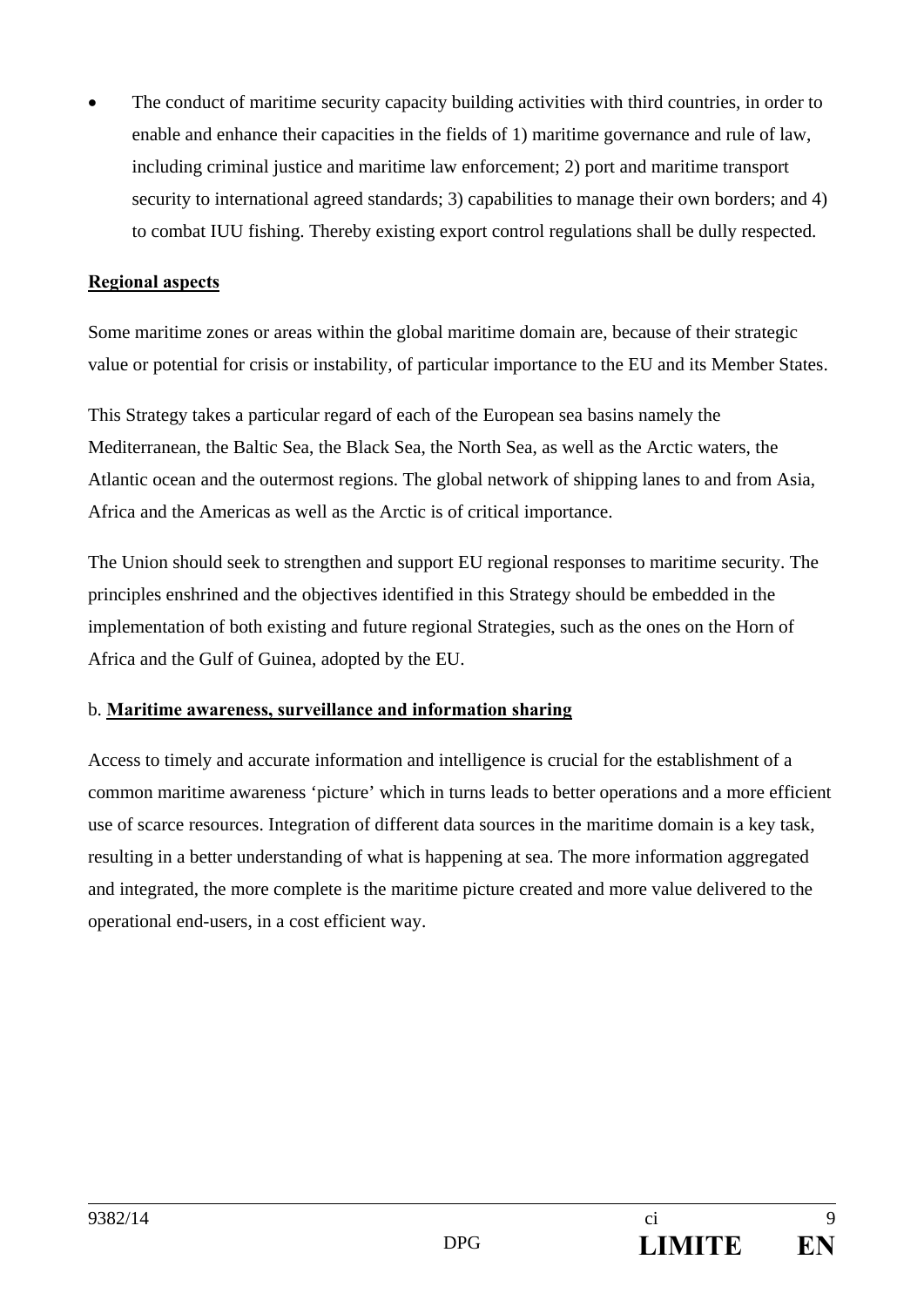The objective is to ensure that maritime surveillance information collected by one maritime authority and considered necessary for the operational activities of other authorities can be shared and subject to multiuse rather than collected and produced several times. The ultimate aim is to arrive at a common maritime awareness picture and to contribute to a more coordinated use of available space systems and remote sensing technologies and their derived applications and services. In order to achieve this objective, actions need to focus on:

- improving civil-civil and civil-military cooperation and the interoperability at national and EU level as regards maritime surveillance within the framework of existing powers;
- strengthening the cross-border cooperation and the information exchange could optimize the surveillance of the common maritime border of the EU;
- a consistent approach in supporting maritime surveillance in the EU and the global maritime domain and the conduct of CSDP missions.

#### c. **Capability development**

In the field of capabilities, increased support to the development of dual-use technologies and cooperation in standardisation and certification are key enablers for European maritime capabilities, enhancing civil-military interoperability and industrial competitiveness.

The objective is to develop necessary and cost effective capabilities through further engagement of public and private actors including social partners and building on existing achievements. In this respect, actions need to focus on:

- Promoting pooling and sharing initiatives, pursued by Member States through EDA ;
- Identifying capability areas and technologies that could benefit from continued investment, improving harmonisation for better interoperability, standardisation and certification;
- The development of dual-use capabilities in critical areas and the exploration of options for better use of EU-managed capabilities in this respect;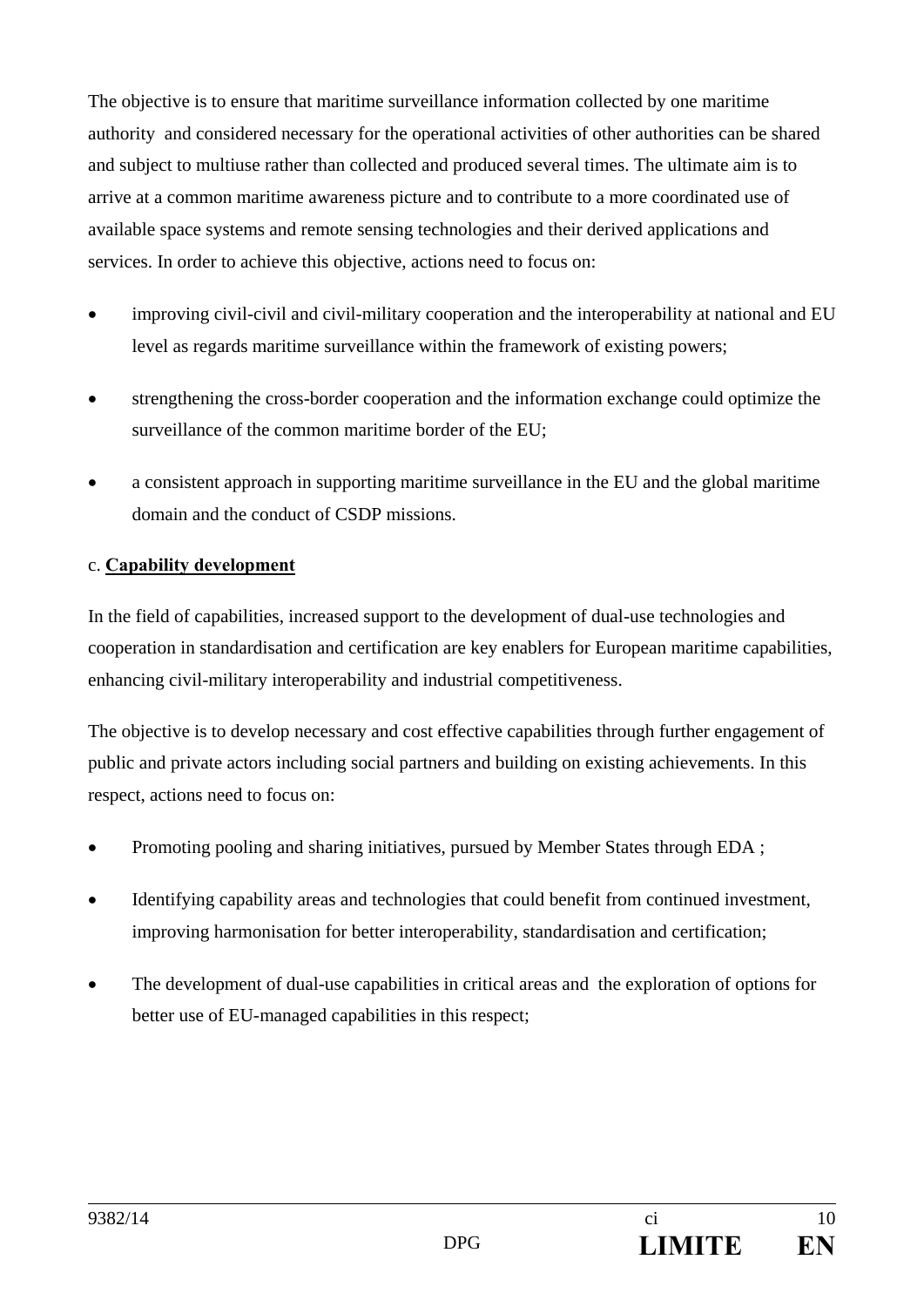- Enhancing further efforts to make best use of and create synergies between information, capabilities and systems managed by civilian and military authorities up to multipurpose and multinational missions;
- Promoting greater sharing of best practices, risk analysis and threat information amongst all relevant fora from the European Coast Guard Functions Forum to the Chiefs of European **Navies**

### d. **Risk management, protection of critical maritime infrastructure and crisis response**

Whilst the main aims remain risk mitigation and the prevention of incidents, the protection of the EU´s marine environmental status, its critical maritime infrastructure and its capacity for crisis response depend on a high degree of preparation, anticipation and responsiveness. A set of interlocking actions is already in place but the EU can improve its responsiveness.

The above objective is to be achieved through minimum common standards, advance cargo information and Authorised Economic Operators. Actions need to focus on:

- Achieving a common risk analysis in order to develop a shared maritime security risk management;
- Enhancing civil-civil and civil-military as well as cross border cooperation for maritime crisis response and contingency planning in relation to defined security threats, also taking into account the principle of solidarity;
- Assessing the resilience of maritime transport to natural disasters and climate change and take appropriate actions and share best practices in order to mitigate related risks.

#### e. **Maritime security research and innovation, education and training**

Innovative technologies and processes are contributing to the improved efficiency, sustainability and effectiveness of operations. Maritime security research could benefit from a clear vision of cross sectoral needs and dual-use capabilities.